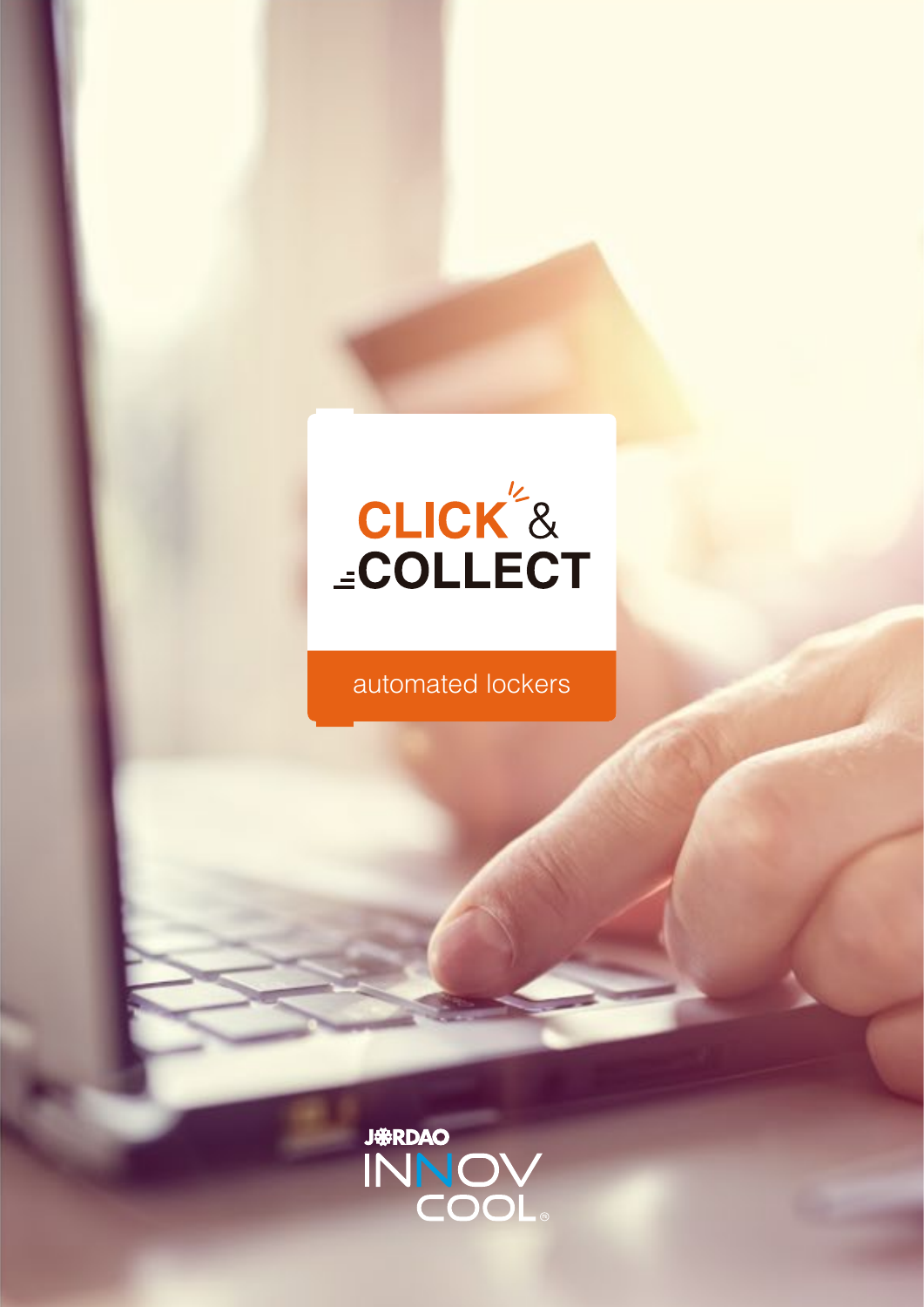

## SIMPLE AND CONVENIENT DELIVERIES!

Shopping behaviour has changed and consumers have embraced online shopping for reasons of convenience and safety.

With e-commerce expanding, delivery management has become a critical issue for retailers. JORDAO's Click & Collect lockers are an opportunity to improve the parcel delivery process, increase consumer satisfaction and safely, conveniently and quickly ensure maximum food freshness.

**Reduces delivery time and costs** including transportation and labour

**Eliminates unsuccessful deliveries**

due to absence or unavailability of the consumer.

**Offers 24/7 parcel collection**

when it's most convenient.

**Reduces the carbon footprint** eliminates the multiple delivery spots.

#### **Ideal for installing wherever convenient**

Shopping Centres, Co-working and Co-living Spaces, Parking Lots, Transport Hubs, …



easy to install with 4 different locker formats to choose - S, M, L and XL.

#### **Foodstuffs always fresh**

ideal for refrigerated, frozen and heated products.



#### **Pass-through model**

for easy loading operations without disturb consumers.



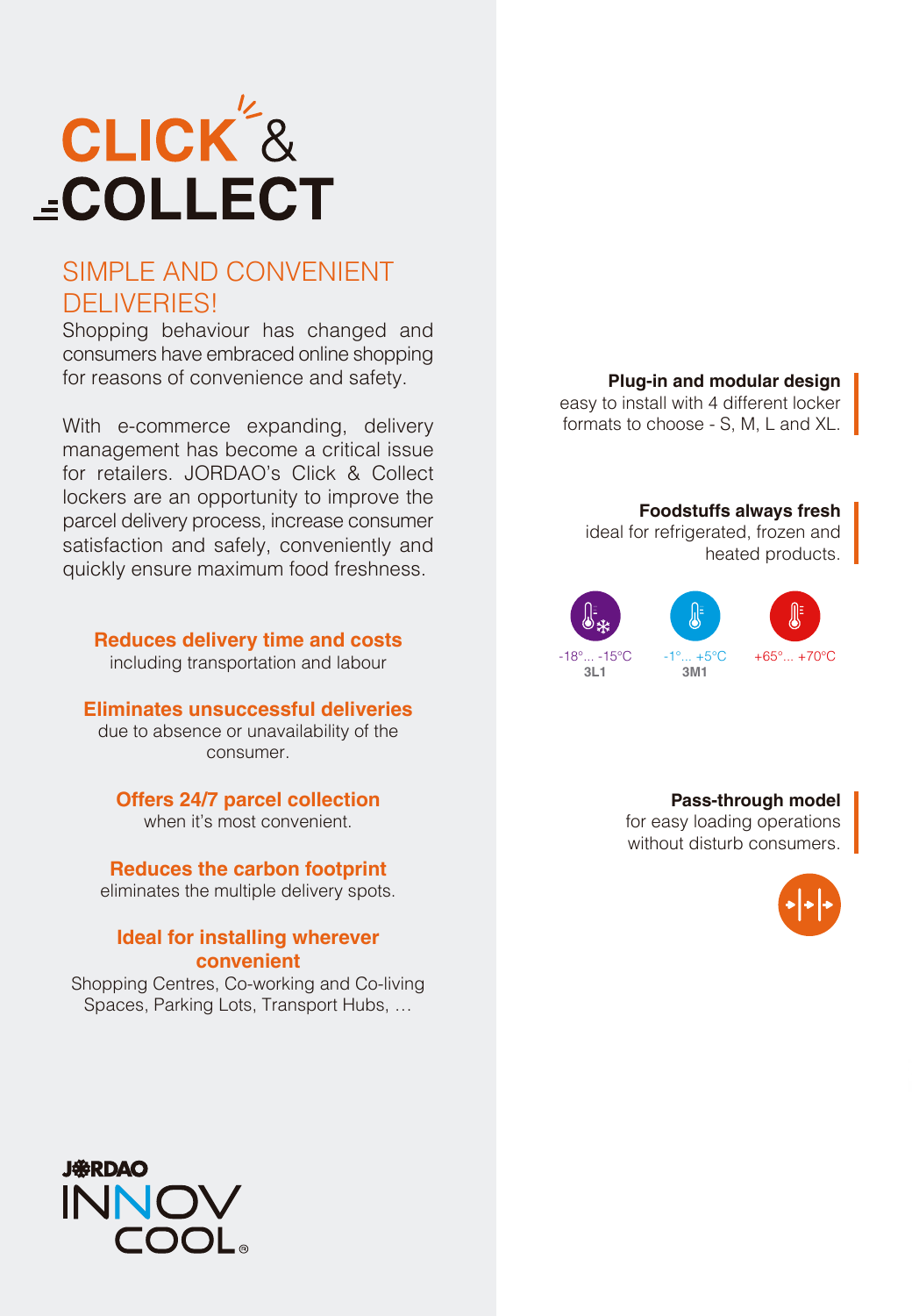

**Branding opportunities.**

**Electronic/manual lock** with automatic opening, LED indicator and key for manual unlocking.

## **Easy to use**

simple and intuitive, different types of unlocking technologies.